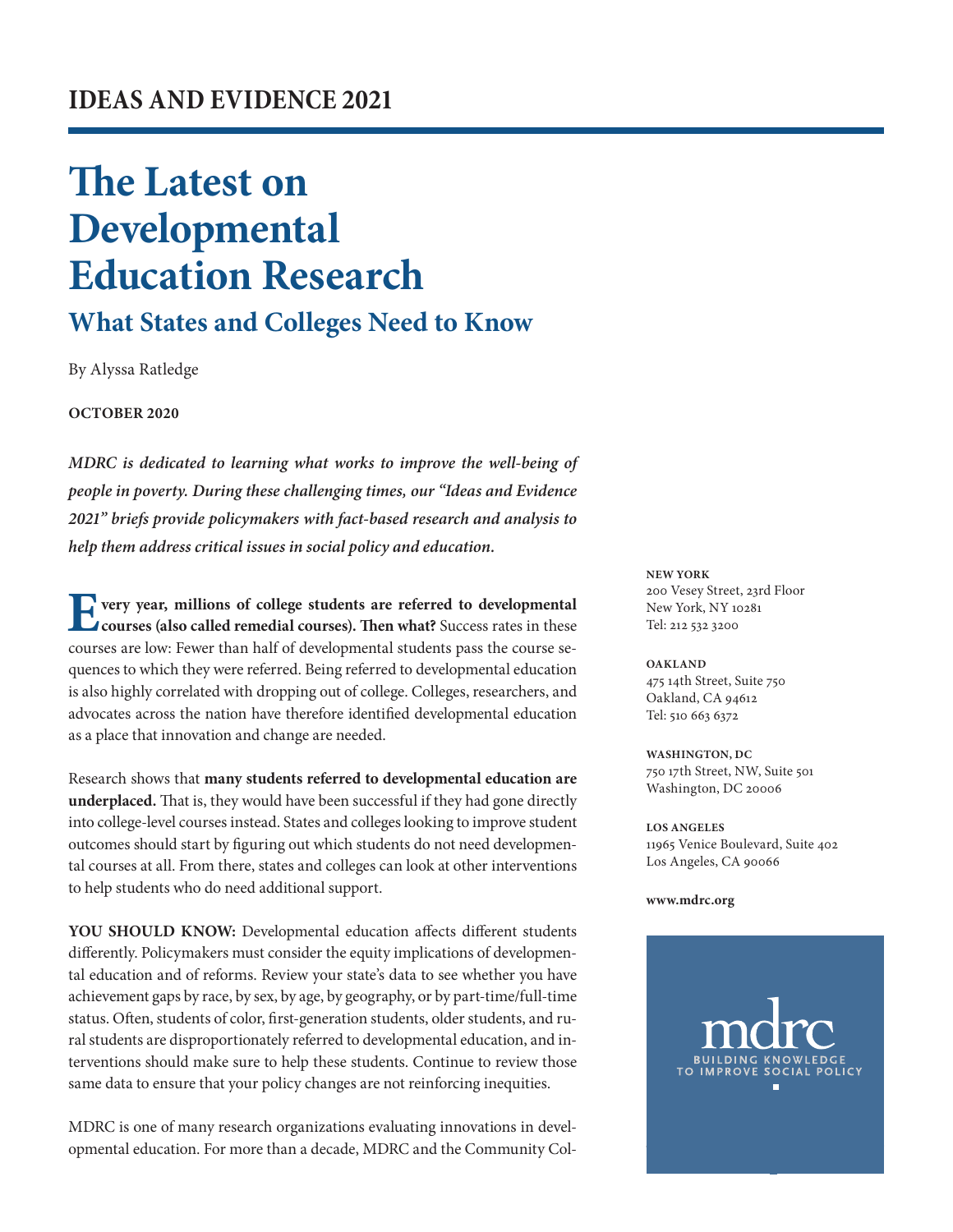lege Research Center at Columbia University have together led national research centers on developmental education. This brief presents the latest research on developmental education and provides high-level summaries of findings and implications for practice for states and colleges interested in making a change.

#### **REFORM TYPE 1: Boosting Skills Before Students Enter College**

**THE INTERVENTION:** Many colleges have created summer boot camps or summer bridge programs for developmental education students. The goal of these interventions is to help students who are nearly ready for college build their skills during the summer before their first fall semester, so that they can enroll in college-level courses instead. **[Evaluations](https://www.mdrc.org/project/texas-developmental-summer-bridge-study#overview)** of these programs have shown that they help students pass their first college-level courses, though there do not appear to be effects on long-term persistence or graduation. Recently, **[MDRC evaluated CUNY Start](https://www.mdrc.org/project/addressing-students-remedial-needs-evaluation-cuny-start-and-other-strategies#overview)**, a program for students at the City University of New York (CUNY) assessed as having significant remedial needs. CUNY Start students delay matriculation (enrollment in a degree program) for one semester and receive timeintensive instruction in math, reading, and writing with a prescribed curriculum and teaching method delivered by trained teachers. The program aims to help students complete remediation and prepare for college-level courses.

**THE FINDINGS:** Over three years — a span that includes both the one-semester program and the two and a half years following the program — CUNY Start substantially increased college readiness, slightly increased credit accumulation, and modestly increased graduation rates by increasing the percentage of students participating in CUNY's **[highly effective Accelerated Study in Associate Programs \(ASAP\)](https://www.mdrc.org/project/evaluation-accelerated-study-associate-programs-asap-developmental-education-students#overview)**.

**IMPLICATIONS FOR PRACTICE:** Summer boot camps and summer bridge programs have positive effects on students and can often be offered inexpensively. These programs may fit the needs of students who have been away from formal education for some time and need a refresher. More comprehensive skill-building programs such as CUNY Start have much larger effects on college readiness. For both types of interventions, however, the early effects on college readiness do not translate directly, on their own, into effects on retention and graduation. To improve students' likelihood of graduating after they become college-ready, CUNY Start directs students into a comprehensive support program, CUNY ASAP.

#### **REFORM TYPE 2: Changing Assessment Practices Using Multiple Measures**

**THE INTERVENTION:** Historically, colleges have used a single, high-stakes placement test to determine whether students are college-ready. **[Recent](https://ccrc.tc.columbia.edu/media/k2/attachments/predicting-success-placement-tests-transcripts.pdf)[studies](https://files.eric.ed.gov/fulltext/ED573041.pdf) [have](https://ccrc.tc.columbia.edu/media/k2/attachments/high-stakes-predict-success.pdf)** questioned the accuracy of these tests and have instead identified other data, most often high school grade point averages (GPAs), as more predictive of students' readiness for college-level courses. Colleges that use multiple measures for placement aim to do a better job of identifying students who are college-ready and who can bypass developmental courses entirely. Students who can succeed in college-level courses get into those courses more quickly, not spending time in developmental courses they do not need and that extend their time to graduation. Colleges might combine new measures into their existing placement tests, replace their tests with other criteria, bump students just below a test score cutoff up to college-level courses because of other pieces of data, or simply let students choose to go into college-level courses directly following a conversation with an adviser or faculty member, regardless of their test scores or GPAs.

**THE FINDINGS:** MDRC and the Community College Research Center have **[conducted](https://postsecondaryreadiness.org/research/projects/alternative-placement-systems/) [two](https://www.mdrc.org/project/multiple-measures-assessment-project#overview)** randomized controlled trials of multiple measures systems. In both studies, students who were placed into college-level courses because of multiple measures, or "bumped up," were more likely to enroll in and complete the courses to which they were referred. Overall, these students completed their first college-level courses at higher rates than control group students placed into developmental courses. In one of the studies, a subset of students was referred back to developmental education because of multiple measures, or "bumped down." These students would otherwise have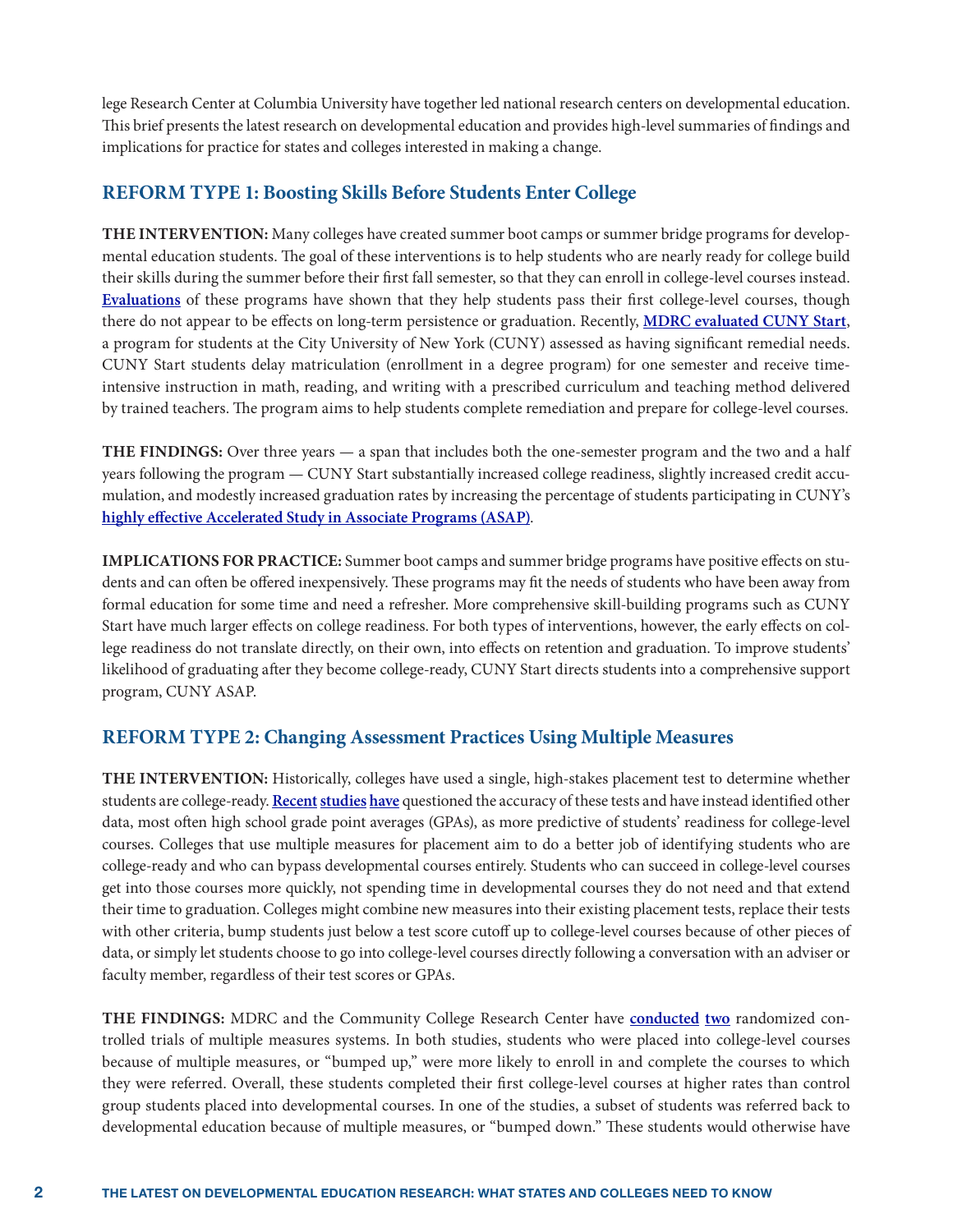been referred directly to college-level courses, and they had worse course pass rates and retention rates than students placed based on test scores alone.

**IMPLICATIONS FOR PRACTICE:** While it is too soon to know whether multiple measures interventions have long-term effects on graduation rates, it is clear that they help underplaced students reach college-level courses faster, and pass those courses, too. Often, colleges are already collecting data like high school GPAs and last math courses completed as part of the application process, so including these data in placement decisions can be a low-cost, high-impact policy change. During the COVID-19 pandemic, multiple measures have been used to replace testing for colleges unable to offer in-person placement testing. Colleges should, however, review the implications of the multiple measures policies they select to ensure that the systems are not simply replicating inequities from the K-12 system, especially for students of color or adults who have been out of high school for many years. It is worth noting that the studies indicate that multiple measures should only be used to "bump up" students into college-level courses; students who have satisfactory test scores but low high school GPAs should not be "bumped down" into developmental courses.

#### **REFORM TYPE 3: Building Skills and Aligning Content with Programs of Study**

**THE INTERVENTION:** Many colleges and states have chosen to reorganize developmental math to offer multiple major- or career-relevant pathways for students to complete their math requirements, instead of a single, algebrafocused pathway. The idea is that students get a more relevant math experience, with a curriculum aligned with their educational or career goals. MDRC and the Community College Research Center evaluated one of these models, **[the](https://postsecondaryreadiness.org/research/projects/developmental-math-pathways/) [Dana Center Mathematics Pathways](https://postsecondaryreadiness.org/research/projects/developmental-math-pathways/) (DCMP)**. In DCMP, there are three math pathways: statistics for students in the social sciences; quantitative reasoning for students in the humanities; and algebra for students in science, technology, engineering, and mathematics majors.

**THE FINDINGS:** DCMP increased the percentages of students completing developmental math and both taking and passing college-level math. DCMP also increased the total number of math credits students earned. The effects appear to be greater for part-time students and for students who scored lower in math on the placement test. It is too soon to know how DCMP affects students' graduation rates. After four semesters, there was a small but statistically significant effect on the percentage of students who earned certificates, but no discernable effect on a combined measure of all credential completion plus transfer to four-year schools.

**IMPLICATIONS FOR PRACTICE:** While it is not yet clear whether DCMP will have an effect on graduation rates, it is helping students succeed in college math. Students react positively to having math courses better tailored to their major or career choices, and DCMP students report a better understanding of how math applies to everyday life. Differentiating math pathways can easily complement other student success reforms that states and colleges may be undertaking. Notably, DCMP has been demonstrated to work for students of all races, and appears to have a larger effect for part-time students — often a tricky population to assist.

### **REFORM TYPE 4: Merging Developmental and College-Level Courses**

**THE INTERVENTION:** Often called corequisite remediation, this course change directs developmental students to enroll simultaneously in college-level courses and developmental courses that provide concurrent support. The idea is to provide students with the extra support they might need from the developmental curriculum without delaying their entry into college-credit-bearing courses.

**THE FINDINGS:** A **[large study of English corequisite remediation](https://collegecompletionnetwork.org/sites/default/files/2020-05/ExpermntlEvidncCoreqRemed-508.pdf)** in five Texas community colleges found large effects on students' likelihood of passing college-level English, including consistently positive effects for students of all races. **[Another study](https://journals.sagepub.com/doi/full/10.3102/0162373719848777)** at CUNY assessed mathematics corequisite remediation within differentiated math pathways